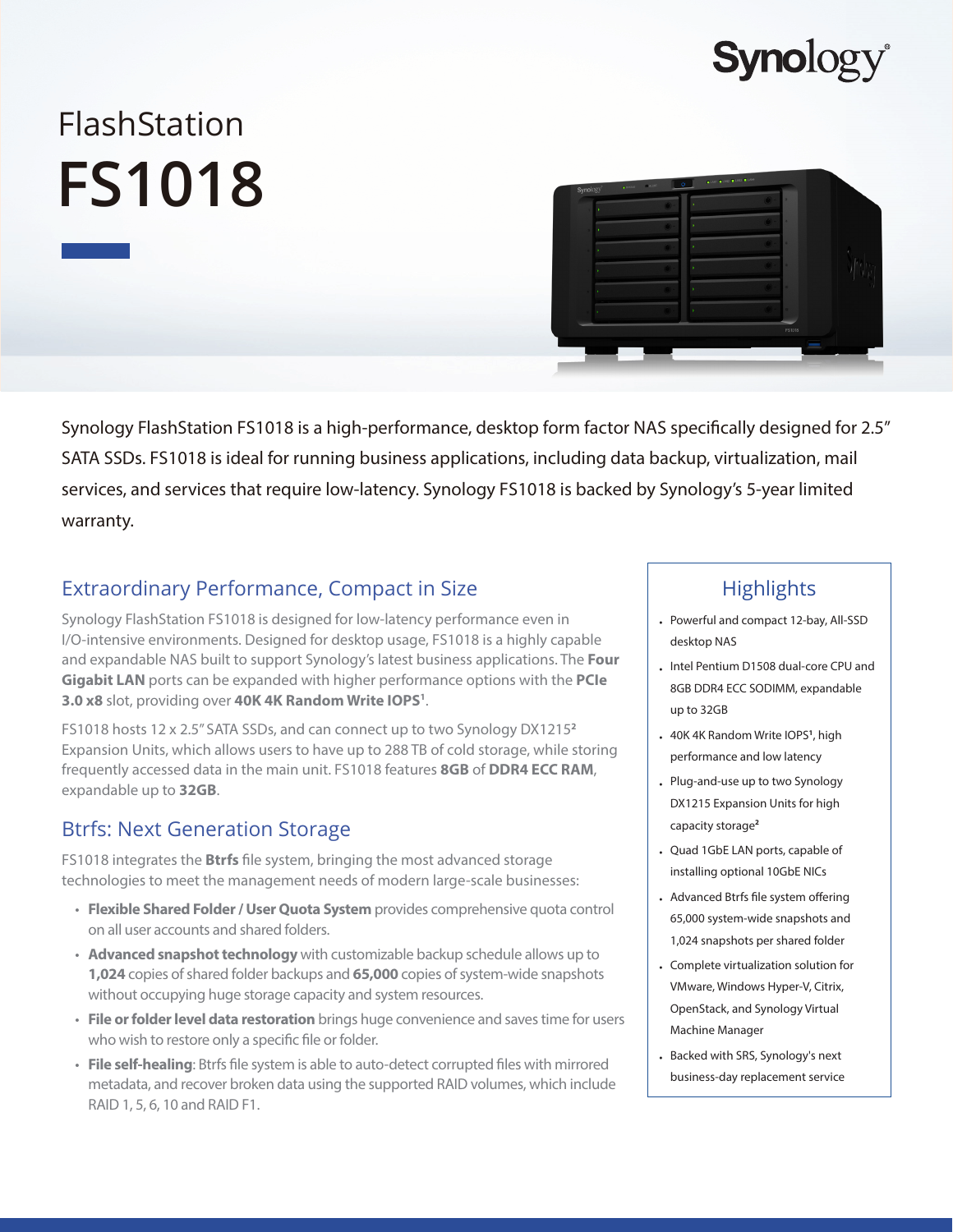## Virtualization Solutions

Synology's **Virtual Machine Manager** opens up abundant possibilities, allowing you to set up and run various virtual machines, including **Windows**, **Linux**, and **Virtual DSM**. You can also test new software versions in a sandbox environment, isolate your customers' machines, and increase the flexibility of your FS1018 without spending extra cost for deployment and maintenance.

Synology iSCSI storage fully supports most virtualization solutions to enhance work efficiency with easy management interface. **VMware vSphere™ 6.5** and **VAAI** integration helps offload storage operations and optimizes computation efficiency. **Windows Offloaded Data Transfer (ODX)** speeds up data transfer and migration rate, while **OpenStack Cinder** support turns your Synology NAS into a block-based storage component.

#### Comprehensive Business Applications

Powered by the innovative Synology **DiskStation Manager (DSM)**, FS1018 comes fully-equipped with applications and features designed specifically for large-scale businesses:

- **Windows® AD** and **LDAP** support allows easy integration with existing business directory services without recreating user accounts.
- **Windows ACL** support provides fine-grained access control and efficient privilege settings, allowing FS1018 to fit seamlessly into current infrastructure.
- Internet file access is simplified by the encrypted FTP server and the web-based file explorer, Synology **File Station**. HTTPS, firewall, and IP auto-block support ensure file sharing over the Internet is protected with a high level of security.
- **Application Privileges** controls access to applications and packages based on each individual account, user group, or IP address.
- **MailPlus** allows your business to set up a secure, reliable, and private mail server while giving your employees a modern mail client for receiving and sending messages.
- With Synology **Office**, **Calendar** and **Chat**, the powerful **Collaboration Suite** allows secure and efficient private communications as well as content organization that your business can easily manage and control.

## Reliability, Availability & Disaster Recovery

System reliability is of paramount importance to businesses which depend upon their commercial servers every day. FS1018 responds to these concerns with wide-ranging availability and redundancy features:

- **Synology High Availability** ensures seamless transition between clustered servers and that your services remain online in the event of unexpected disasters.
- **Snapshot Replication** provides schedulable, near-instantaneous data protection, ensuring business documents in shared folders, virtual machines in iSCSI LUNs, or dockerized application data remain safe and available when disasters happen.
- **Redundant system fans** and **network ports** with failover support ensure continual service uptime.



#### Virtual Machine Manager

Virtual Machine Manager implements various virtualization solutions, allowing you to manage multiple virtual machines on your FS1018, including **Windows**, **Linux**, and **Virtual DSM**.



Synology Collaboration Suite

Powerful and secure private cloud solution for business collaboration and organization with simple but effective management options.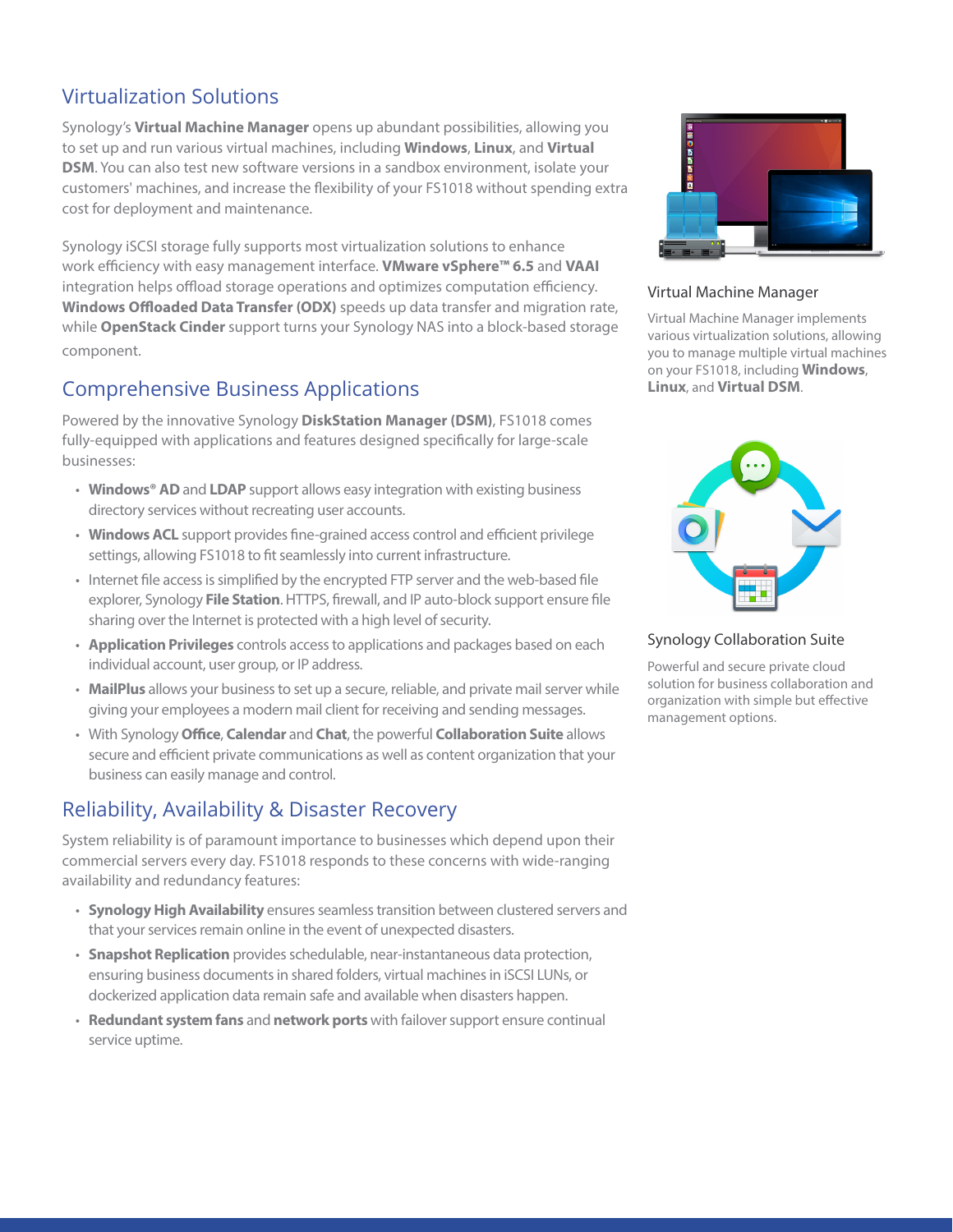## Hardware Overview



## Technical Specifications

#### **Hardware**

| <b>CPU</b>                 | Intel Pentium D1508 dual-core 2.2GHz, boost up to 2.6GHz                                                                     |  |  |  |  |
|----------------------------|------------------------------------------------------------------------------------------------------------------------------|--|--|--|--|
| Hardware encryption engine | Yes (AES-NI)                                                                                                                 |  |  |  |  |
| Memory                     | 8GB DDR4-2133 SO-DIMM (expandable up to 32 GB)                                                                               |  |  |  |  |
| Compatible drive type      | 12 x 2.5" SATA SSD (drives not included)                                                                                     |  |  |  |  |
| Hot swappable drive        | Yes                                                                                                                          |  |  |  |  |
| External port              | 3 x USB 3.0 ports<br>• 2 x expansion ports                                                                                   |  |  |  |  |
| Size (HxWxD)               | 166 x 282 x 243 mm                                                                                                           |  |  |  |  |
| Weight                     | 5.2 kg                                                                                                                       |  |  |  |  |
| LAN                        | 4 x 1GbE (RJ-45)                                                                                                             |  |  |  |  |
| Wake on LAN/WAN            | Yes                                                                                                                          |  |  |  |  |
| PCle 3.0 slot              | $\cdot$ x8 slot x 1 (8-lane)<br>· 10GbE network interface cards support<br>• M2D17 M.2 SSD adapter card support <sup>3</sup> |  |  |  |  |
| Scheduled power on/off     | Yes                                                                                                                          |  |  |  |  |
| System fan                 | 2 (92 x 92 x 25 mm)                                                                                                          |  |  |  |  |
| AC input power voltage     | 100V to 240V AC                                                                                                              |  |  |  |  |
| Power frequency            | 50/60Hz, single phase                                                                                                        |  |  |  |  |
| Operating temperature      | 5°C to 40°C (40°F to 104°F)                                                                                                  |  |  |  |  |
| Storage temperature        | -20°C to 60°C (-5°F to 140°F)                                                                                                |  |  |  |  |
| Relative humidity          | 5% to 95% RH                                                                                                                 |  |  |  |  |
| Maximum operating altitude | 3,048 m (10,000 ft)                                                                                                          |  |  |  |  |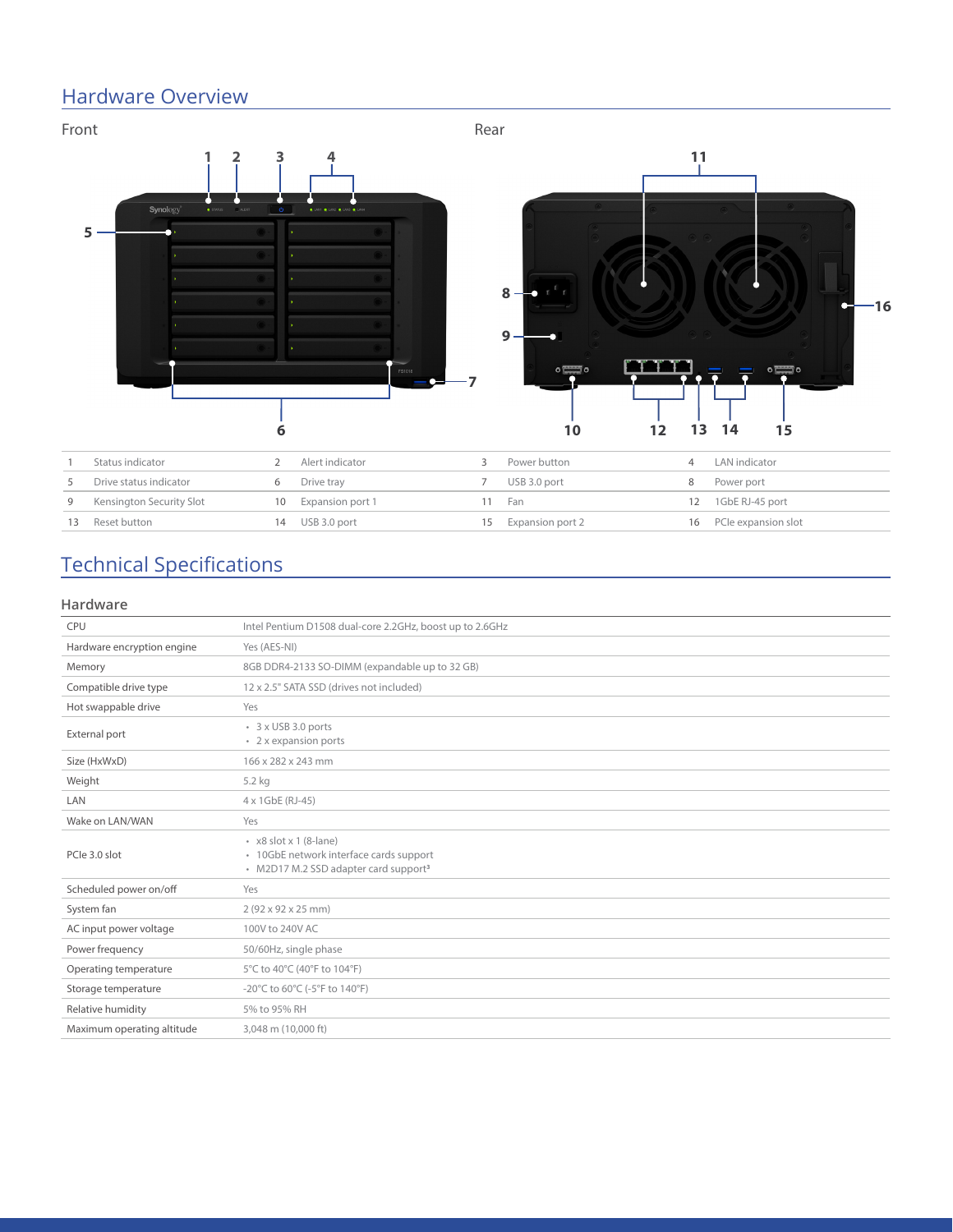#### **General DSM specification**

| Networking protocol     | SMB, AFP, NFS, FTP, WebDAV, CalDAV, iSCSI, Telnet, SSH, SNMP, VPN (PPTP, OpenVPN ™, L2TP)                                                                                                |  |  |  |  |
|-------------------------|------------------------------------------------------------------------------------------------------------------------------------------------------------------------------------------|--|--|--|--|
| File system             | · Internal: Btrfs, ext4<br>· External: Btrfs, ext4, ext3, FAT, NTFS, HFS+, exFAT <sup>4</sup>                                                                                            |  |  |  |  |
| Supported RAID type     | RAID Group, Basic, JBOD, RAID 0, RAID 1, RAID 5, RAID 6, RAID 10, RAID F1                                                                                                                |  |  |  |  |
| Storage management      | · Maximum single volume size: 108TB<br>· Maximum internal volume: 1.024<br>· Maximum iSCSI target: 64<br>· Maximum iSCSI LUN: 512<br>· iSCSI LUN clone/snapshot support                  |  |  |  |  |
| SSD cache               | · Read-write cache support<br>• M.2 SATA SSD support (with M2D17) <sup>3</sup>                                                                                                           |  |  |  |  |
| File sharing capability | · Maximum local user account: 16,000<br>· Maximum local group: 512<br>· Maximum shared folder: 512<br>• Maximum concurrent SMB/NFS/AFP/FTP connection: 2.000                             |  |  |  |  |
| Privilege               | Windows Access Control List (ACL), application privilege                                                                                                                                 |  |  |  |  |
| Directory service       | Windows <sup>®</sup> AD integration: Domain users login via SMB/NFS/AFP/FTP/File Station, LDAP integration                                                                               |  |  |  |  |
| Virtualization          | VMware vSphere® 6.5, Microsoft Hyper-V®, Citrix®, OpenStack®                                                                                                                             |  |  |  |  |
| Security                | Firewall, Encryption shared folder, SMB encryption, FTP over SSL/TLS, SFTP, Rsync over SSH, Login auto block, Let's Encrypt support, HTTPS<br>(Customizable cipher suite)                |  |  |  |  |
| Supported client        | Windows 7 and 10, Mac OS X 10.11 onwards                                                                                                                                                 |  |  |  |  |
| Supported browser       | Chrome®, Firefox®, Internet Explorer® 10 onwards, Safari® 10 onwards; Safari (iOS 10 onwards), Chrome (Android™ 6.0 onwards)                                                             |  |  |  |  |
| Interface Language      | English, Deutsch, Français, Italiano, Español, Dansk, Norsk, Svensk, Nederlands, Русский, Polski, Magyar,<br>Português do Brasil, Português Europeu, Türkçe, Český, 日本語, 한국어, 繁體中文, 简体中文 |  |  |  |  |

#### **Packages and Applications**

| <b>File Station</b>            | Virtual drive, remote folder, Windows ACL editor, compressing/extracting archived files, bandwidth control for specific users or groups,<br>creating sharing links, transfer logs                                                                                                                  |  |  |  |  |
|--------------------------------|----------------------------------------------------------------------------------------------------------------------------------------------------------------------------------------------------------------------------------------------------------------------------------------------------|--|--|--|--|
| <b>FTP Server</b>              | Bandwidth control for TCP connections, custom FTP passive port range, anonymous FTP, FTP SSL/TLS and SFTP protocol, boot over the<br>network with TFTP and PXE support, transfer logs                                                                                                              |  |  |  |  |
| Universal Search               | Offer global search into applications and files                                                                                                                                                                                                                                                    |  |  |  |  |
| Hyper Backup                   | Support local backup, network backup, and backup data to public clouds                                                                                                                                                                                                                             |  |  |  |  |
| Active Backup for Server       | Centralize data backup for Windows and Linux servers without client installation                                                                                                                                                                                                                   |  |  |  |  |
| Backup tools                   | DSM configuration backup, macOS Time Machine support, Cloud Station Backup<br>Shared folder sync - maximum task number: 16                                                                                                                                                                         |  |  |  |  |
| <b>Cloud Station Suite</b>     | Sync your data between multiple platforms by installing the client utilities on Windows, Mac, Linux, Android and iOS devices, while retaining<br>up to 32 historical versions of files<br>Maximum concurrent file transfer: 2,000                                                                  |  |  |  |  |
| Cloud Sync                     | One or two-way synchronization with public cloud storage providers including Amazon Drive, Amazon S3-compatible storage, Baidu cloud,<br>Box, Dropbox, Google Cloud Storage, Google Drive, hubiC, MegaDisk, Microsoft OneDrive, OpenStack Swift-compatible storage, WebDAV<br>servers, Yandex Disk |  |  |  |  |
| Surveillance Station           | Maximum IP camera: 75 (total of 2,250 FPS at 720p, H.264) (Includes two free camera licenses; additional cameras require the purchasing of<br>additional licenses)                                                                                                                                 |  |  |  |  |
| Virtual Machine Manager        | Deploy and run various virtual machines on Synology NAS, including Windows, Linux, or Virtual DSM                                                                                                                                                                                                  |  |  |  |  |
| High Availability Manager      | Reduce service downtime by setting up two identical NAS into one high-availability cluster                                                                                                                                                                                                         |  |  |  |  |
| <b>Snapshot Replication</b>    | · Maximum of replications: 64<br>• Maximum of shared folder snapshots: 1,024<br>· Maximum of system snapshots: 65,536                                                                                                                                                                              |  |  |  |  |
| <b>Active Directory Server</b> | Provide a flexible and cost-effective domain controller solution                                                                                                                                                                                                                                   |  |  |  |  |
| CMS                            | Provide a single interface to manage and monitor multiple Synology NAS                                                                                                                                                                                                                             |  |  |  |  |
| <b>VPN Server</b>              | Maximum connection: 30, supported VPN protocol: PPTP, OpenVPN™, L2TP/IPSec                                                                                                                                                                                                                         |  |  |  |  |
| MailPlus Server                | Secure, reliable, and private mail solution with high-availability, load balancing, security and filtering design (Includes 5 free email account<br>licenses; additional accounts require the purchasing of additional licenses)                                                                   |  |  |  |  |